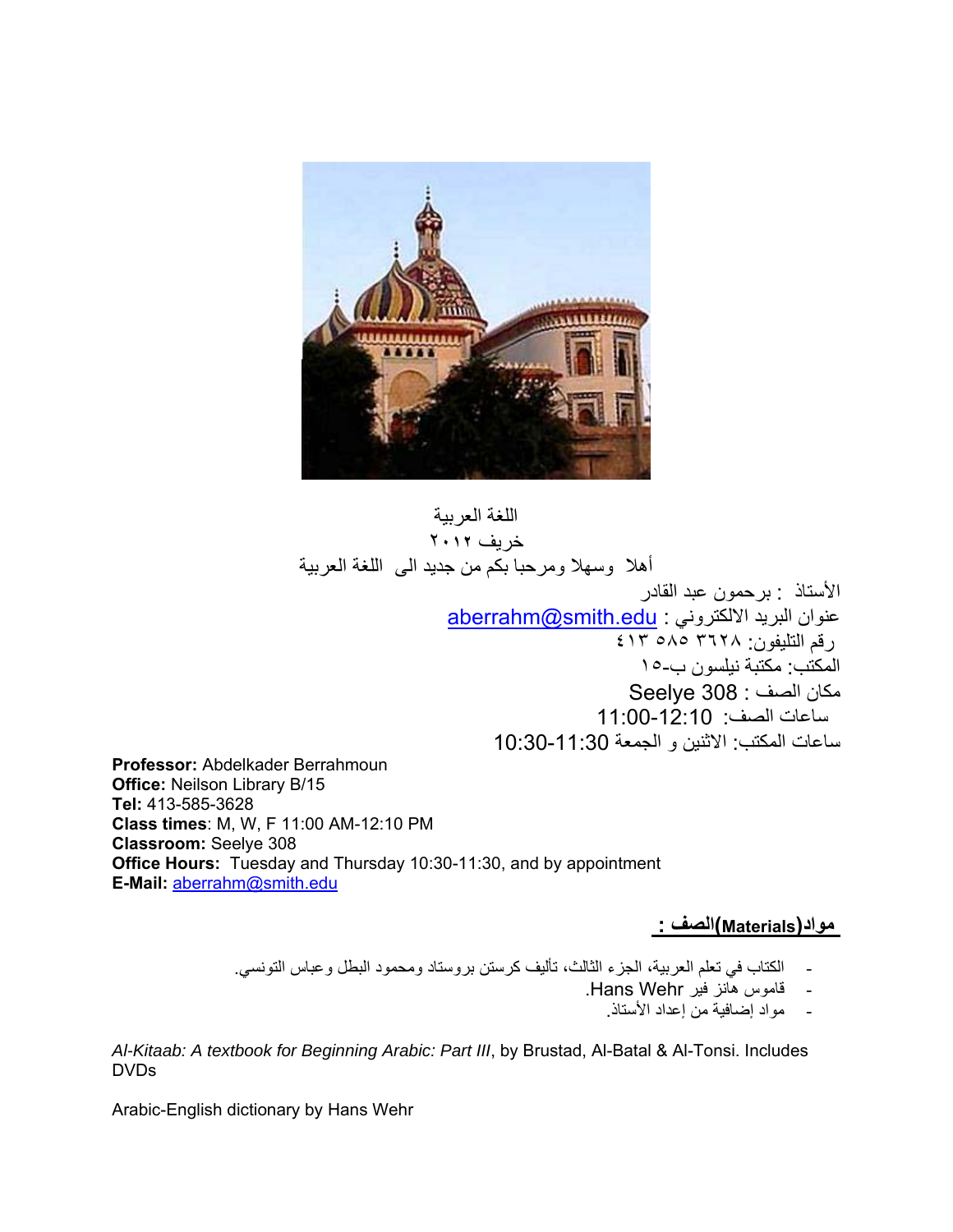Supplementary materials prepared by the instructor

#### **Course Description:**

يهدف هذا المقرر الدراسي إلى الارتفاع بمستوى الكفاءة اللغوية للطلاب في المهارات الأساسية الأربعة للغة العربية: القراءة والكتابة والاستماع والحديث، وذلك من خلال استخدام مجموعة متنوِّعة من النصوص العربية المقروءة والمسموعة والمرئية. وبالإضافة إلى ذلك سنر كِّز على الجوانب اللغوية الخاصة بالنطق والمفردات والقواعد، وكذلك الجوانب الثقافية والحضارية في العالم العربي والاسلامي من خلال النصوص المدروسة.

#### **Credits**

4 credits

 **الأهداف:**

Upon completion of this course, students will be able to ان شاء الله الله عنه الله بن الله عنه الله الله الله -١ الكلام في فقرات paragraphs أآثر من جمل وبلغة جميلة ومفردات جديدة وتعلم أشياء من العامية تساعد على فهم الثقافة العر بية أكثر

Initiate and sustain discussion on topics of general interest.

٢ الاستماع إلى برامج أصلية و حقيقية - Understand the main points of lectures and media programs on familiar topics.

-٣ القراءة بمساعدة استراتيجيات جديدة مثل:

Utilize the following reading and comprehension strategies:

skimming to get an overview of what a text is about and how it is structured; scanning for specific information; inferring meaning from context through application of grammatical knowledge, deduction and real world knowledge; analyzing complex sentences; using the system of the وزن and جذر to learn and guess the meaning of new words and using العربي القاموس more efficiently.

٤ - الكتابة في فقر ات أكثر ٍ من جمل و بلغة جميلة و مفر دات جديدة

Write essays and opinion pieces on topics they have studied.

Identify a range of important figures and ideas in Arabic literary and cultural history -٥

Student will be able to use case endings appropriately الإعراب تعلم -٦

٧ - تعلم أوزان الفعل التي تساعد كثيرا في الحصول علىfain higher levels of language proficiency الحصول

|           | التقدير النـهائـي يتكون من: |
|-----------|-----------------------------|
| $\chi$ 10 | الحضور و المشاركة           |
| $\%20$    | الواجب والتحضير             |
| 7.20      | الامتحانات                  |
| $\%$ 15   | امتحانات منزلية             |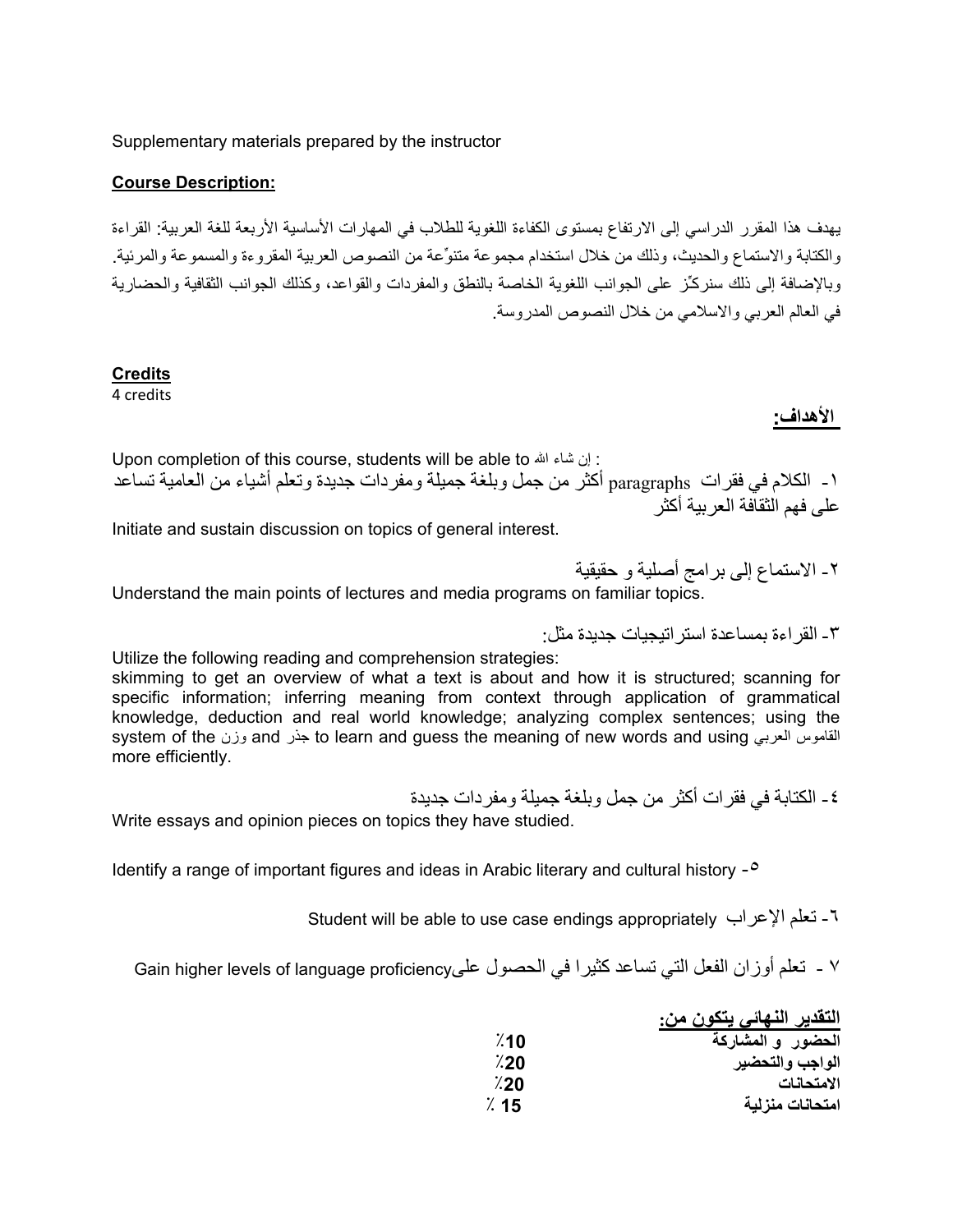| 75∴    | التقديم على الفيديو بودكاست |
|--------|-----------------------------|
| 7.5    | المجلة الالكترونية العربية  |
| 7. S   | برنامج الإذاعة العربية      |
| $\%20$ | ناحتمال اي ئاەنلا           |

**الحضور و المشارآة :**

**الحضور الدائم والمشارآة** في أنشطة الصف المختلفة وأيضا خارج الصف. من الضروري الحضور للصف في الموعد وتحضير الأجزاء المطلوبة من الكتاب في البيت قبل المجيء إلى الصف.

#### **Class Attendance and Participation Policies:**

You are allowed **two unexcused absences** throughout the semester. Beyond this allowed limit, there will be a **one percentage point deduction from your final grade for every unexcused absence.** An excused absence means a written note from the appropriate office (doctor, dean) justifying the absence. Please inform your professor of absence as soon as possible before--not after--the class you will miss.

You can earn extra credit by not using up your allotted absences. You will receive 3 extra credit points at the end of this course if you were not absent at all, 2 if you were absent once, and 1 if you were absent twice.

**سنتكلم باللغة العربية في هذا الصف**

Participation is a key component of this class. You must come prepared to participate fully in class activities. This means listening to DVDs/online material and learning new vocabulary and structure so that you can **actively** use them in class.

**الواجب والتحضير** :

**الواجبات**: سوف تكون هناك واجبات خارج وداخل الصف لتقييم الطلاب بشكل مستمرّ في المهارات اللغوية الأربعة بالإضافة إلى المفردات والقواعد. وسوف تكون هذه الواجبات نشاطاً رئيسياً للطلاب طوال الفصل الدراسي. برجاء تسليم الواجبات في موعدها.

**The philosophy of this course is that material is rarely introduced to the student "cold"; in other words, the majority of class time will be devoted to practice as opposed to explanation**. It is thus **essential** that you come to class prepared.

#### **Homework Policies:**

There will be written assignments due **every class at the beginning of class.** You are expected to turn these assignments in **on time**. For each assignment **please include your name and the homework due date as well as the lesson, exercise, and page number/s.** You are allowed **three free late homework submissions.** After that, late homework assignments will be accepted and checked but **will not be given any credit**. You are encouraged to study and work on homework assignments with your fellow students, with the stipulation that each person must submit her/his own individual paper. Please hand in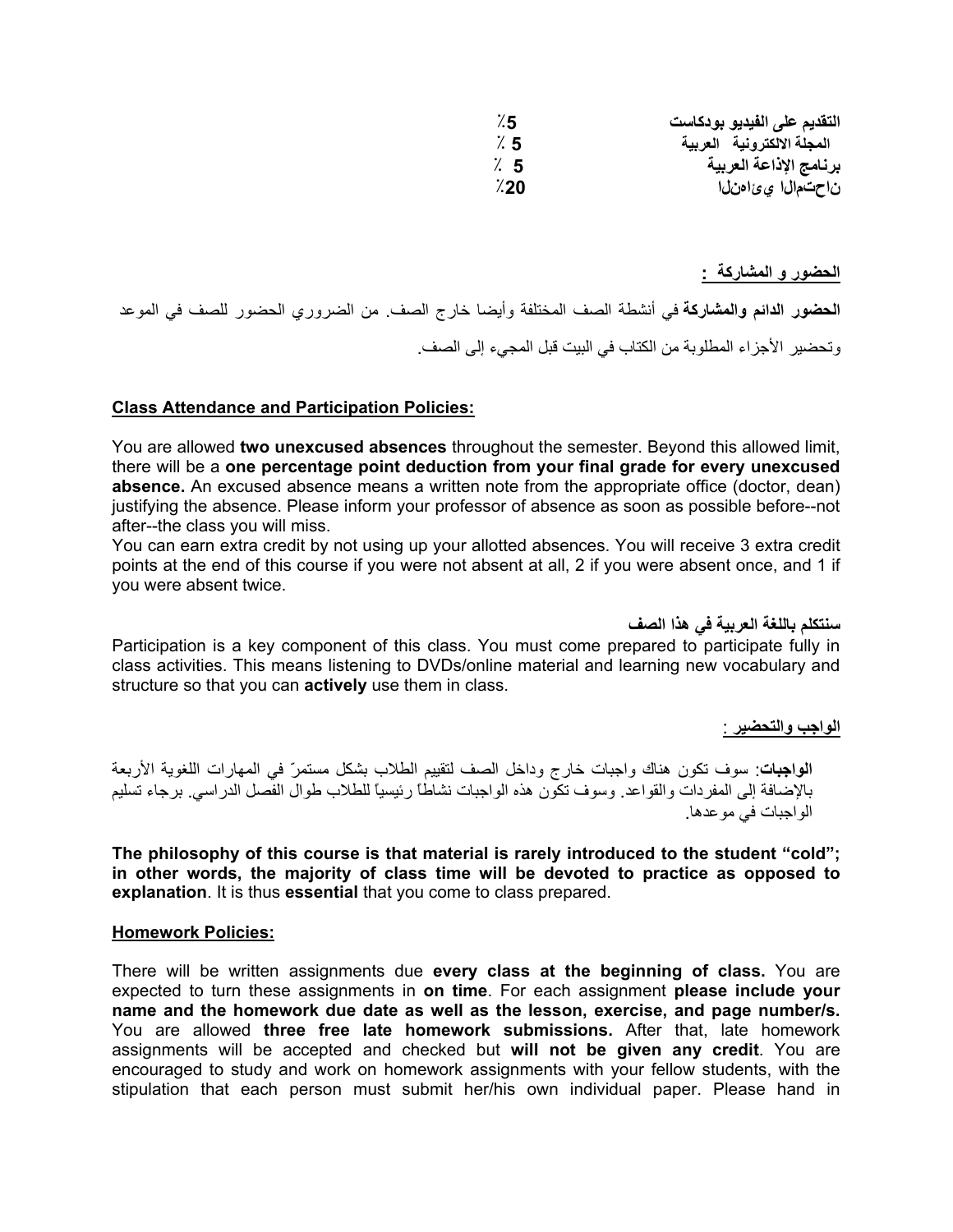homework written out on **a separate sheet of paper.** Pages that have been photocopied out of the book, unless stated otherwise, will not be accepted.

Homework assignments will be graded on numerical points. You will be graded on the overall quality of your work, not on the number of correct or incorrect answers.

If "المكتب إلى تعال "or something to that effect is written on your homework, it is your responsibility either to make an appointment to see me, or to come during office hours ASAP. You will not receive credit for that particular homework until we have met.

If الأخطاء صحح is written on your homework I would like you to make corrections where I have indicated in order to receive credit for that homework. Please try to make it easy for me to read your revisions. **You have one week from the original due date to make revisions**. You will not receive any credit for your homework until you have made the requested revisions.

**You are allowed 3 late homework/corrections**. After that, late homework/corrections will be corrected but not given a grade.

> **الامتحانات : الامتحانات**: سوف يكون هناك إمتحانات صفية قصيرة آل أسبوعين.

**امتحانات منزلية exams home-Take**: سوف يكون هناك ثلاث امتحانات منزلية خلال الفصل الدراسي.

 **التقديم على الفيديو بودآاست :**

## **Special Projects:**

This year, Advanced Arabic 300 students will take part in several special projects designed to provide practical applications of reading, writing, comprehension and speaking. Both individual and group work will be required to complete these projects. Each project will constitute a portion of your grade. Specific project descriptions, timelines and instructions will be provided to you in the near future. Following are general descriptions of this year's projects:

## **المجلة العربية الالكترونية :Newsletter-E Arabic**

Our first project of the academic year will be the Arabic e-newsletter, to be written on an ongoing basis by Advanced Class students.

A preliminary workshop to address technical issues of producing the e-newsletter is set up for Friday, Sept. 14.

Every two weeks, students will be required to submit a short written work along with any accompanying (optional) photo files for the newsletter. This article may be about an event of interest that bears some relation to the Arabic world, Arabic culture, etc. Some suggested categories for e-newsletter articles include:

- $\Rightarrow$  Student life on campus and beyond
- $\Rightarrow$  Politics
- $\Leftrightarrow$  Women's issues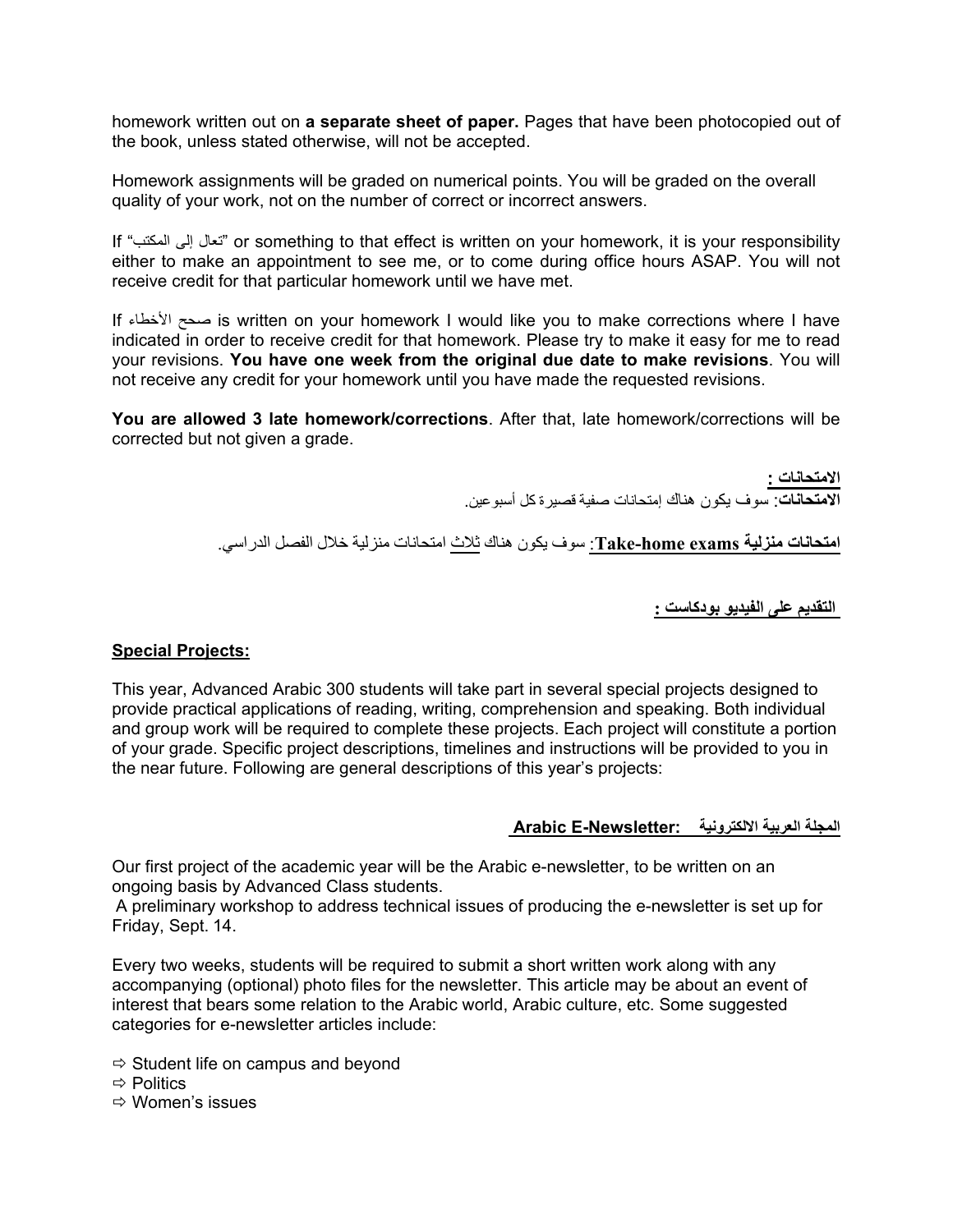- $\Rightarrow$  Current events
- $\Rightarrow$  Movie review
- $\Rightarrow$  Book review
- $\Rightarrow$  Concert review
- $\Rightarrow$  Theatre review
- $\Rightarrow$  Restaurant review
- $\Rightarrow$  Guest speaker/field trip review
- $\Rightarrow$  Interview of a fellow student or faculty member

Further details and requirements for the e-newsletter will be provided in a timely manner.

## **Video Podcast:**

A video podcast is a broadcast that includes both audio and video files, available for downloading from a website to a personal computer or other device. A workshop will be organized to explain the procedures for making a video podcast. Podcast presentations will be scheduled toward the end of the semester. Time will be allotted for research and preparation.

## **برنامج الإذاعة العربية Program Radio Arabic :**

Advanced Arabic 300 students will be participating in an Arabic Radio program, in connection with Smith College's Radio Station WOZQ 91.9 FM. We will be discussing this group project in class in a timely manner.

**ناحتمالا يئاهنلا :** 

There will be a final written exam. We will discuss this exam in class in a timely manner. Date will be announced in class.

## **Grading Procedures and Chart:**

## **Rubrics:**

This year we will be instituting grading rubrics to help you better address the specific requirements of writing assignments and special projects. These rubrics will be handed out in class and discussed further.

## **Grading Chart:**

To convert points to letter grades, follow this chart:

| A 94-100      | C+ 77-79      | D- 60-62 |
|---------------|---------------|----------|
| $A - 90 - 93$ | $C.73-76$     | F 0-59   |
| B+ 87-89      | $C - 70 - 72$ |          |
| B 83-86       | D+ 66-69      |          |
| B-80-82       | D 63-65       |          |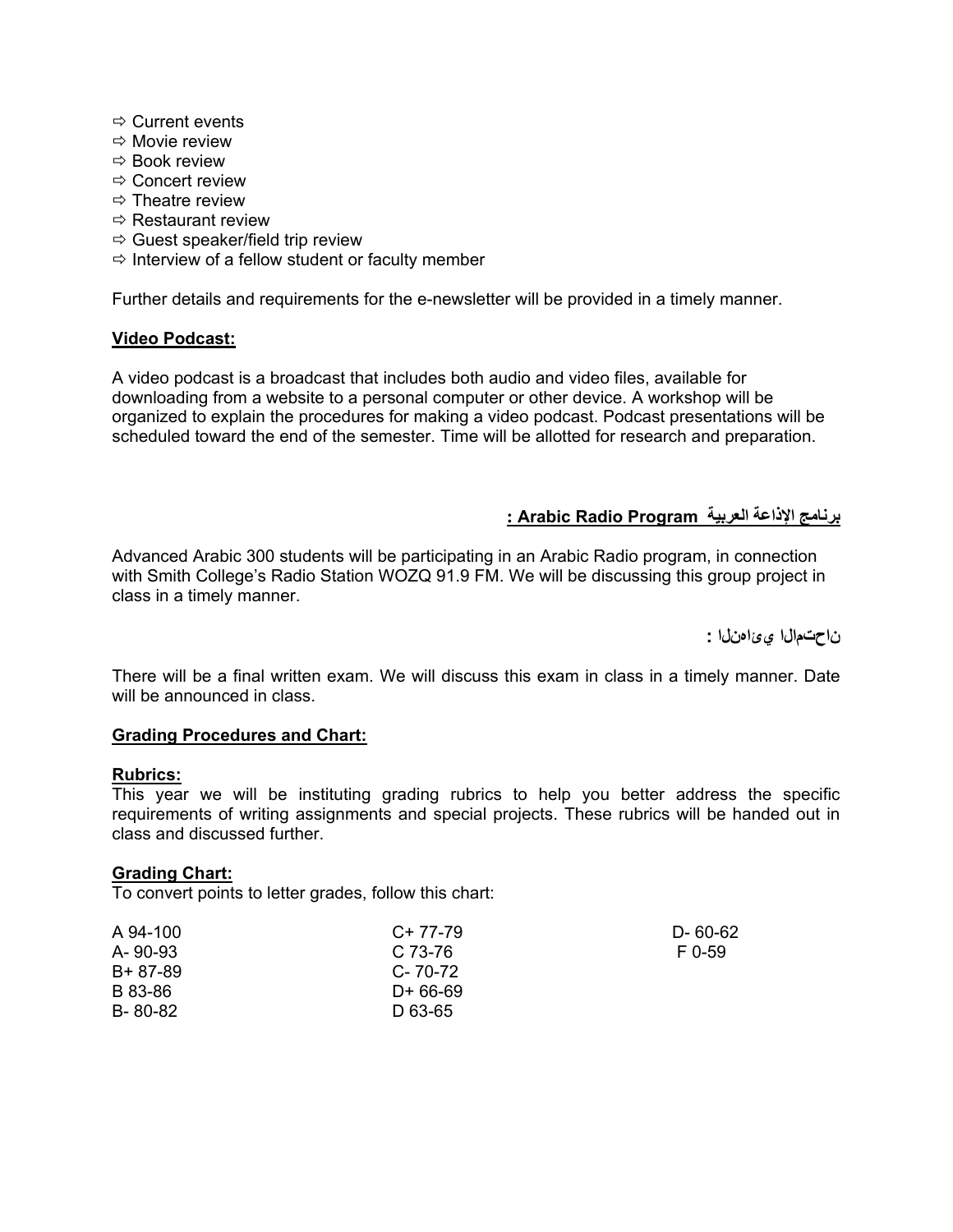# **ARABIC 200 HOMEWORK SCHEDULE – FALL 2012 WEEK of 9/10-10/1**

\*Disclaimer: This schedule is subject to change. Please note changes posted via e-mail and announced in class.

| <b>CLASS</b><br><b>DATE</b> | <b>CLASS ACTIVITIES</b>                          | <b>UNIT</b> | <b>HOMEWORK ASSIGNMENT/DUE DATE</b>                                                                                                                                                                                 |
|-----------------------------|--------------------------------------------------|-------------|---------------------------------------------------------------------------------------------------------------------------------------------------------------------------------------------------------------------|
| Mon. 9/10                   | مراجعة                                           |             | Due on Wed. 9/12:                                                                                                                                                                                                   |
|                             |                                                  |             | Please acquire a 3-ring binder in which you will save all<br>class handouts, worksheets, vocabulary words, etc.<br>Further use of the binder will be reviewed in class.<br><b>BRING THIS BINDER TO EVERY CLASS!</b> |
|                             |                                                  |             | $6 \cup 2$ ت                                                                                                                                                                                                        |
|                             |                                                  |             | تمرين 4 ص 7( 1-10)                                                                                                                                                                                                  |
| Wed. 9/12                   | مراجعة و تقييم                                   |             | Due on Fri. 9/14:                                                                                                                                                                                                   |
|                             | العمل على المفردات                               |             | تمرين 7: ترجموا الجمل ذات الأرقام الفردية فقط                                                                                                                                                                       |
|                             |                                                  |             | تمرين 8                                                                                                                                                                                                             |
|                             | تمرين 1                                          |             |                                                                                                                                                                                                                     |
|                             | تمرين 5                                          |             |                                                                                                                                                                                                                     |
|                             | تمرين 6: محادثات في الصف في مجموعات<br>قراءة: نص |             |                                                                                                                                                                                                                     |
| Fri. 9/14                   |                                                  | T           | Due on Mon. 9/17:                                                                                                                                                                                                   |
|                             | تمرين 10                                         |             | تمرين 11: الأسئلة من 1 إلى 6 فقط                                                                                                                                                                                    |
| Mon. 9/17                   | القو اعد                                         | -1          | Due on Wed. 9/19:                                                                                                                                                                                                   |
|                             | تمارين 14، 15، 16، 17، تمرين 18                  |             | Prepare for quiz                                                                                                                                                                                                    |
| Wed. 9/19                   | <b>Quiz I</b>                                    |             | Due on Fri. 9/21:                                                                                                                                                                                                   |
|                             |                                                  |             | تمرين 12: الأسئلة 1، 4، 6                                                                                                                                                                                           |
|                             | تمرين 22: تقديمات في الصف                        |             |                                                                                                                                                                                                                     |
|                             |                                                  |             | : الأسئلة 1-3Aتمرين 13-<br>$-13$ كتابة $B$ تمرين 13 $\,$                                                                                                                                                            |
|                             |                                                  |             | تمرين 14                                                                                                                                                                                                            |
|                             |                                                  |             | تمرين 16                                                                                                                                                                                                            |
|                             |                                                  |             | تمرين 17                                                                                                                                                                                                            |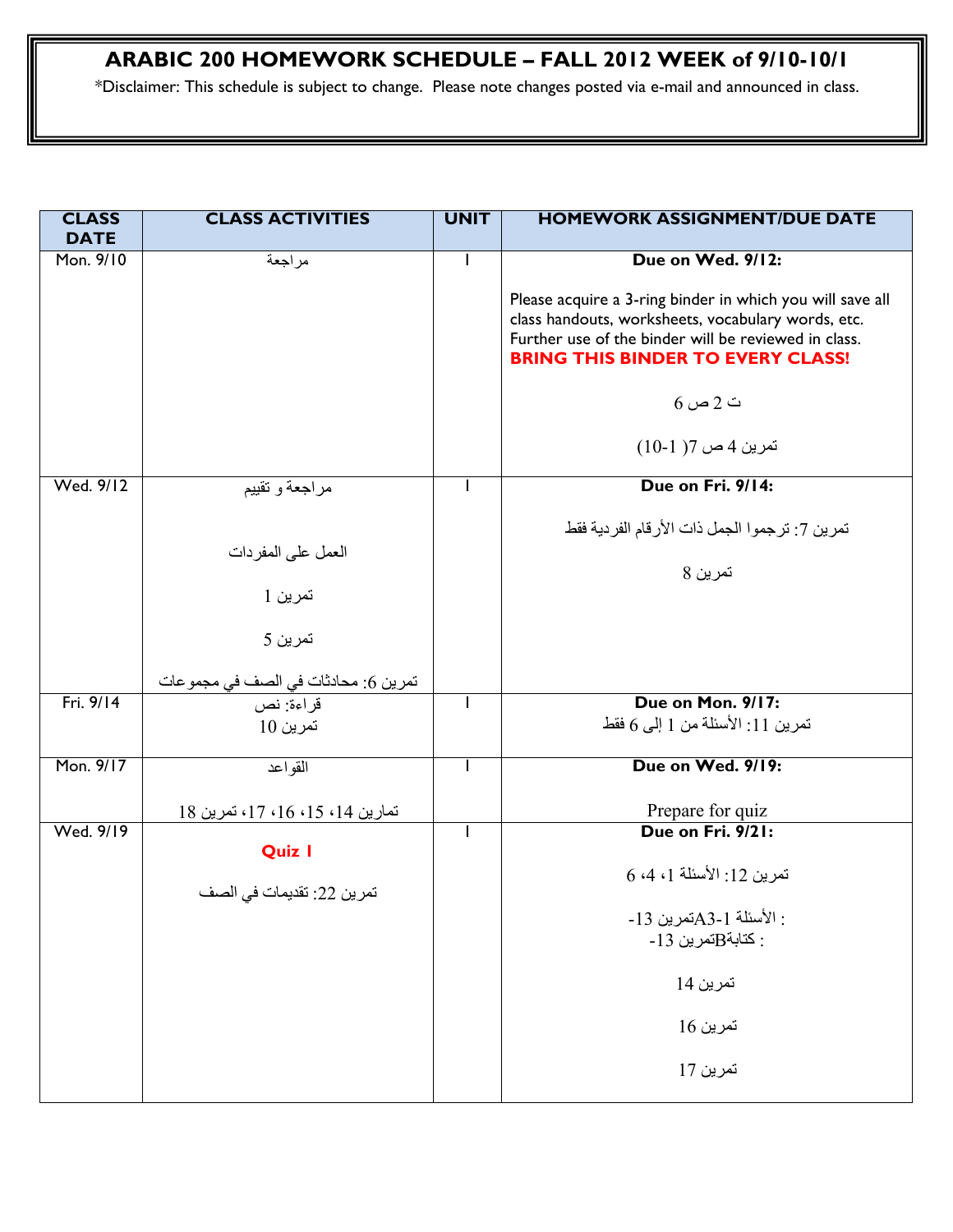|           |                                                   |                | تمرين 19                  |
|-----------|---------------------------------------------------|----------------|---------------------------|
| Fri. 9/21 | استماع ومحادثة                                    | 2              | Due on Mon. 9/24:         |
|           | ورشة عمل حول كيفية استخدام المجلة<br>الإلكتر ونية |                | تمرين 1                   |
|           |                                                   |                | تمرين 2                   |
|           |                                                   |                | قراءة مقالة + تلخيص مكتوب |
| Mon. 9/24 |                                                   | $\overline{2}$ | Due on Wed. 9/26:         |
|           | المفردات                                          |                |                           |
|           | تمرين 3                                           |                |                           |
|           | تمرين 4                                           |                |                           |
| Wed. 9/26 | تمرين 6: تقديمات بالمفردات الجديدة                |                | Due on Fri. 9/28:         |
|           | <b>Quiz 2</b>                                     |                |                           |
| Fri. 9/28 |                                                   |                | Due on Mon. 10/1:         |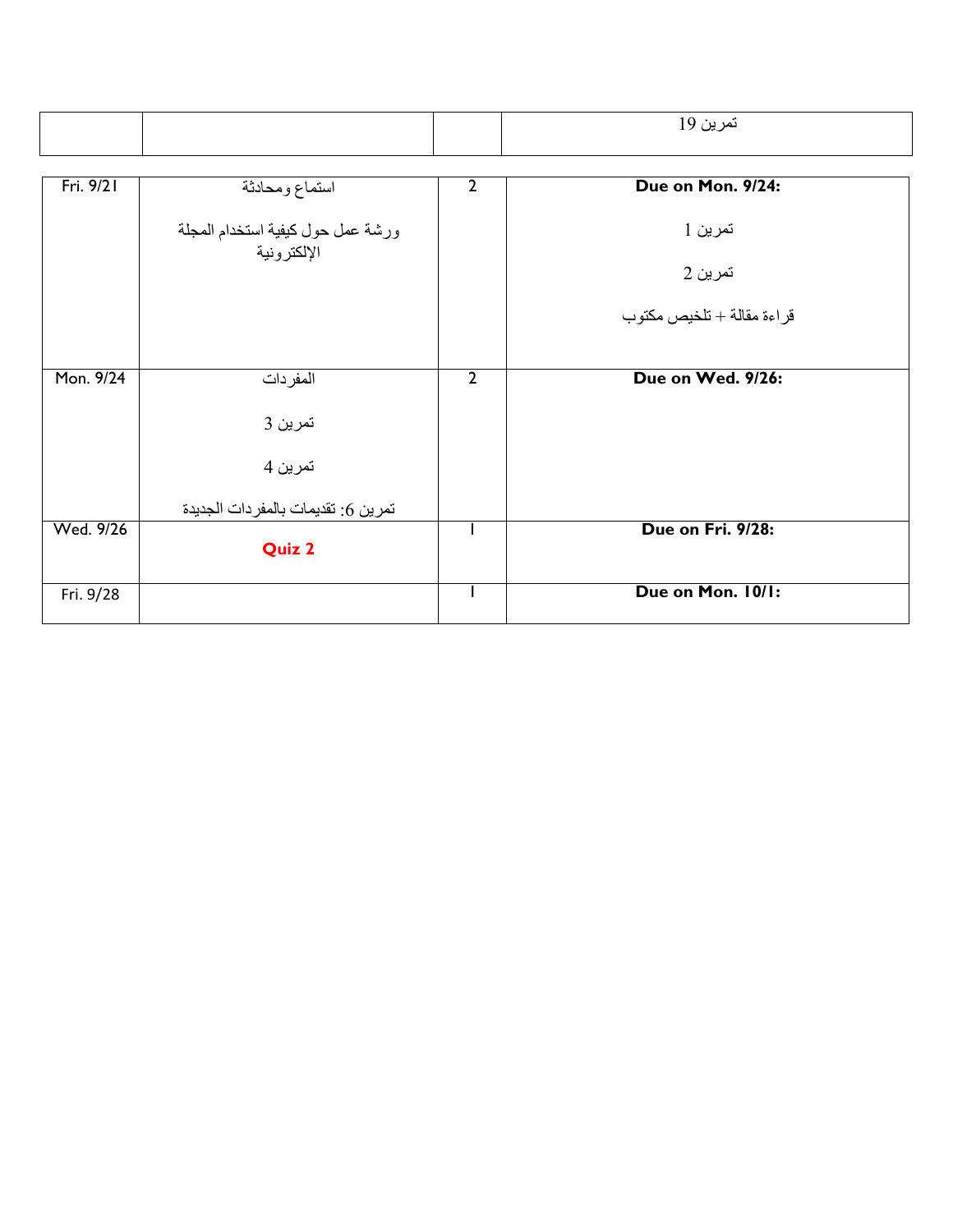## **Homework Schedule for Advanced Arabic 300 Smith College Fall 2012**

| الواجبات              | الموضوعات          | الدرس                            |                        |
|-----------------------|--------------------|----------------------------------|------------------------|
|                       | تعارف              |                                  |                        |
|                       | محادثة             |                                  | $9/7 - 9/21$<br>الجمعة |
|                       | مراجعة             |                                  |                        |
|                       | مراجعة و تقييم     |                                  | الإثنين                |
|                       | مراجعة و تقييم     |                                  | الأربعاء               |
|                       |                    |                                  |                        |
| $6\omega$ ت           | مراجعة و تقييم     |                                  | الجمعة                 |
| تمرين 4 ص 7( 1-10)    |                    |                                  |                        |
| تمرين 7: ترجموا الجمل | العمل على المفردات | الدرس الأول:<br>الإسلام والسياسة |                        |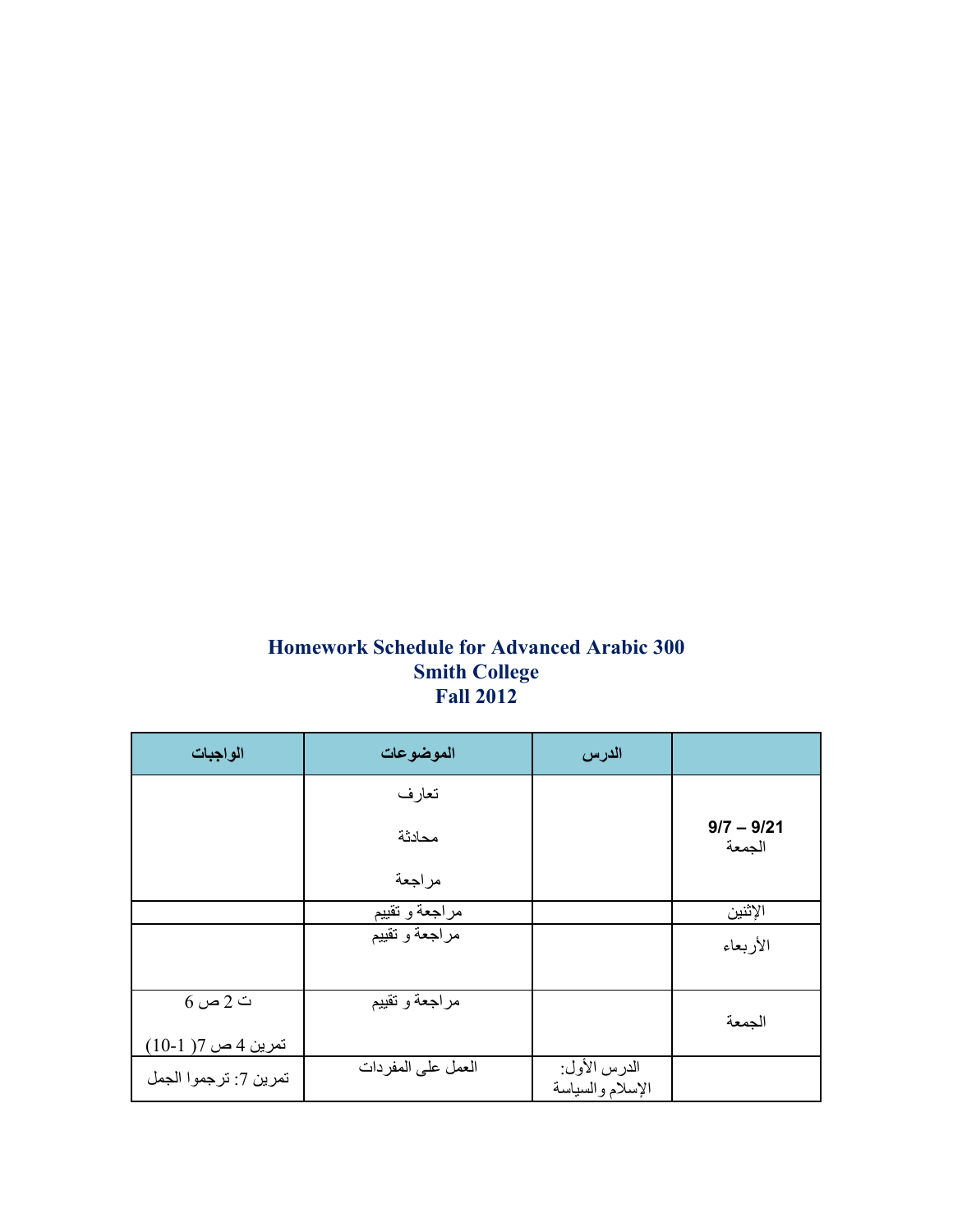| ذات الأرقام الفردية فقط                                                          | تمرين 1                                                                 | الإثنين  |
|----------------------------------------------------------------------------------|-------------------------------------------------------------------------|----------|
| تمرين 8                                                                          | تمرين 5                                                                 |          |
|                                                                                  | تمرين 6: محادثات في الصف في<br>مجمو عات                                 |          |
| تمرين 11: الأسئلة من 1<br>إلى 6 فقط                                              | قراءة: نص "فض الاشتباك مع<br>الحالة الإسلامية'' لفهمي هويدي<br>تمرين 10 | الأربعاء |
| تمرين 12: الأسئلة 1، 4،<br>6<br>تمرين A-13: الأسئلة 1-<br>3<br>تمرين B-13: كتابة | القواعد<br>تمارين 14، 15، 16، 17، تمرين<br>18                           | الجمعة   |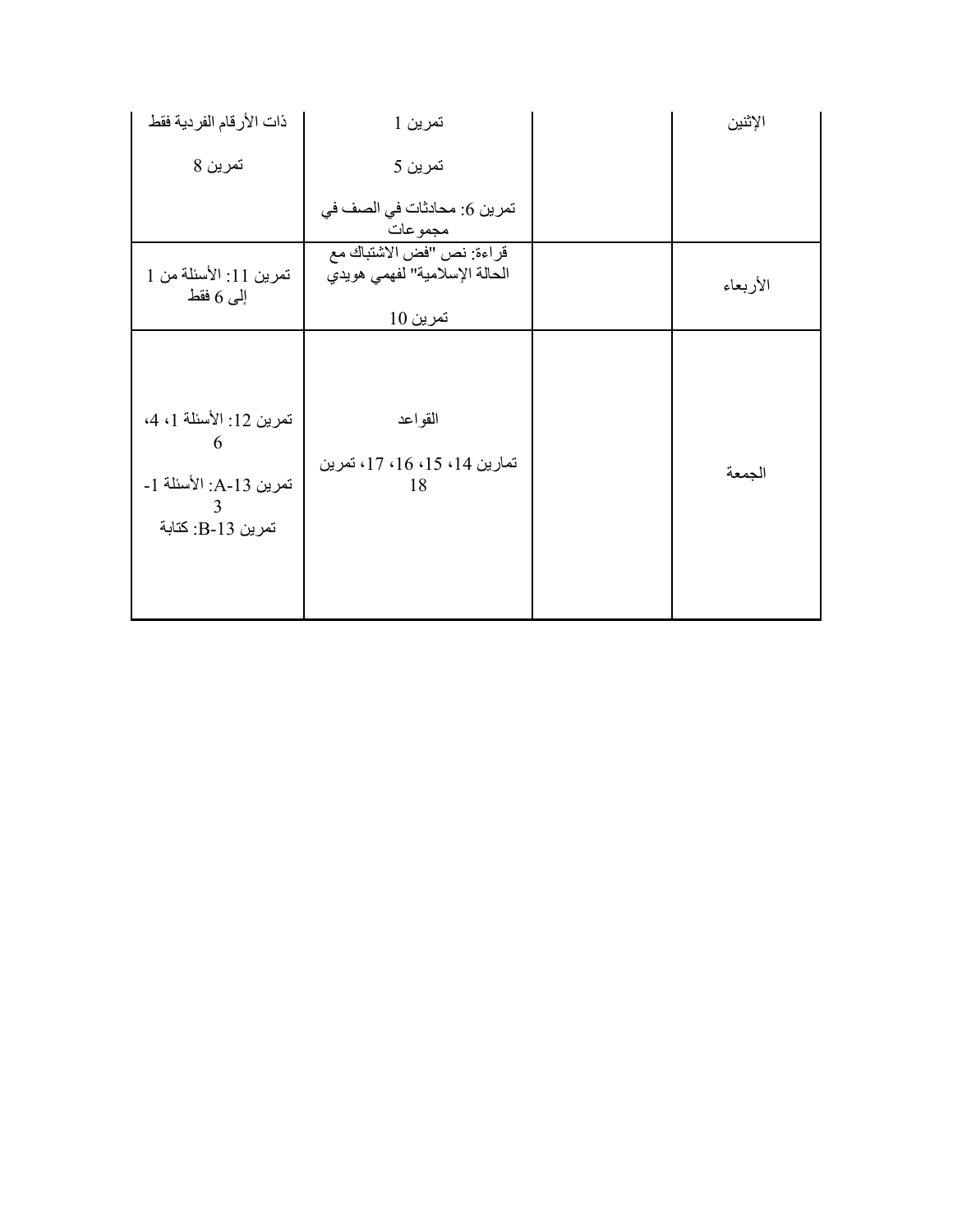| الواجبات                                  | الموضوعات                                        | الدرس                        |                |
|-------------------------------------------|--------------------------------------------------|------------------------------|----------------|
| تمرين 14                                  |                                                  |                              |                |
| تمرين 16                                  |                                                  |                              |                |
| تمرين 17                                  | تمرين 22: تقديمات في الصف                        |                              | الأربعاء       |
| <u>تمرين 19</u>                           |                                                  |                              |                |
|                                           | استماع ومحادثة                                   |                              |                |
|                                           | ورشة عمل حول كيفية<br>استخدام المجلة الإلكترونية |                              | الجمعة         |
|                                           |                                                  |                              |                |
| تمرين 1                                   | المفردات                                         |                              |                |
| تمرين 2                                   | تمرين 3                                          | الدرس الثاني: "بين           | $9/21 - 10/05$ |
| قراءة مقالة + تلخيص<br>مكتوب              | تمرين 4                                          | التراث الكلاسيكي<br>والشعبي" | الجمعة         |
|                                           | تمرين 6: تقديمات بالمفردات الجديدة               |                              |                |
| تمرين 7 (ترجمة لجمل<br>العبارات الجديدة)  | استكمال المفردات                                 |                              | الإثنين        |
| تمرين 8                                   | تمرين 6: تقديمات في الصف                         |                              |                |
|                                           | قبل القراءة: تقديمات عن المسر ح                  |                              |                |
|                                           | الإغريقي وعن قصة "أيوب" وعّن<br>"القضاء والقدر"  |                              |                |
| تمرين 10                                  | قراءة: "نحو مسرح مصري" ليوسف                     |                              | الأربعاء       |
| تمرين 12: الأسئلة 1، 3،                   | إدريس                                            |                              |                |
| 6                                         | تمرين 11                                         |                              |                |
|                                           |                                                  |                              |                |
| تمرين 13- ب: كتابة<br>قراءة مقالة + تلخيص | لقواعد: معانى ما الاسمية والشرطية                |                              | الجمعة         |
| مكتوب                                     | الفعل الناقص                                     |                              |                |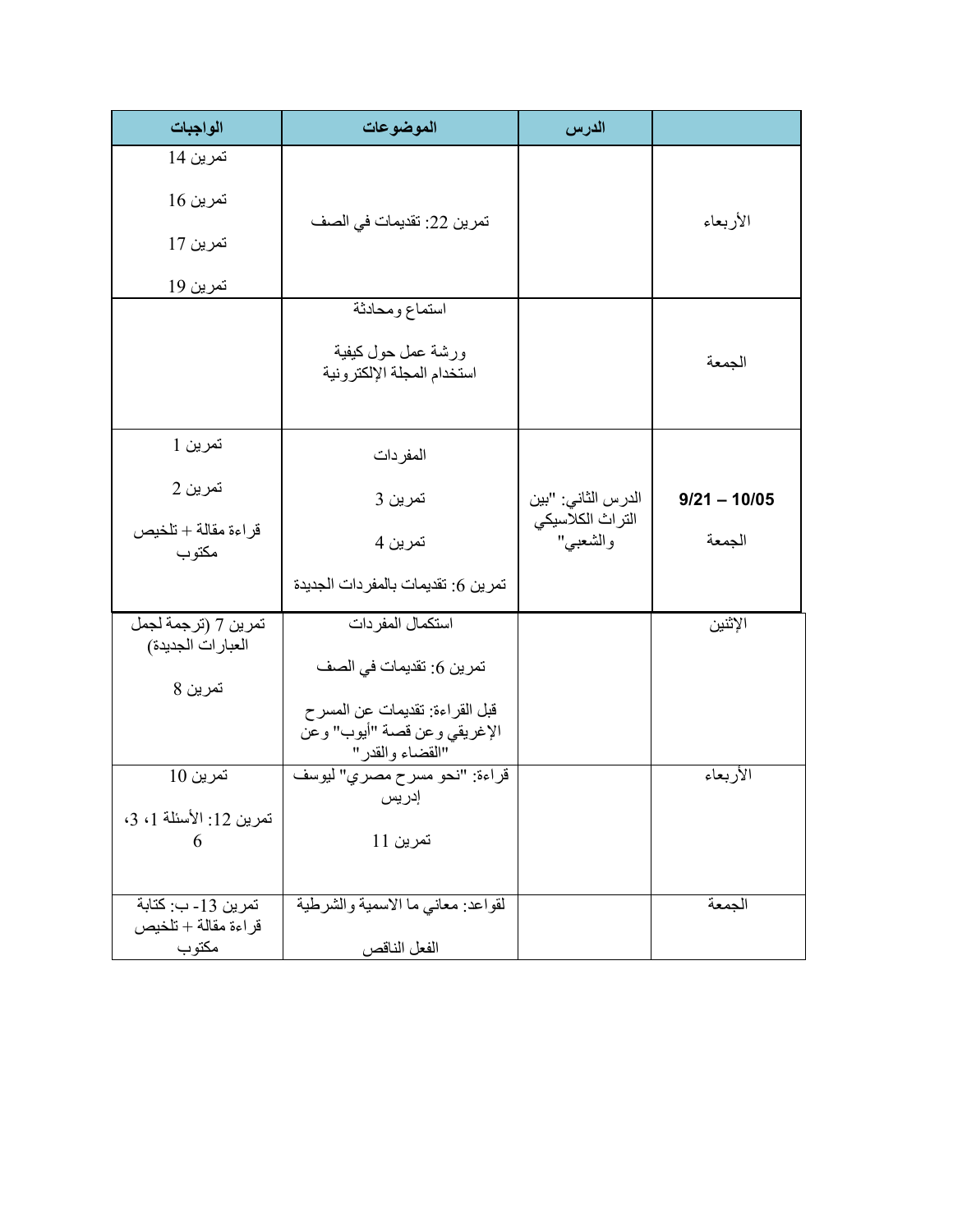| الواجبات | الموضوعات                                    | الدرس |          |
|----------|----------------------------------------------|-------|----------|
|          |                                              |       |          |
| تمرين 15 | القواعد: الفعل الناقص                        |       | الإثنين  |
| تمرين 16 |                                              |       |          |
| تمرين 17 |                                              |       |          |
| تمرين 19 |                                              |       |          |
| تمرين 21 | تمرين 27: تقديمات                            |       | الأربعاء |
| تمرين 22 |                                              |       |          |
|          | مناقشة: مسرحية "نهر الجنون"<br>لتوفيق الحكيم |       |          |
|          | قصيدة قارئة الفنجان لنزار قباني              |       | الجمعة   |
|          |                                              |       |          |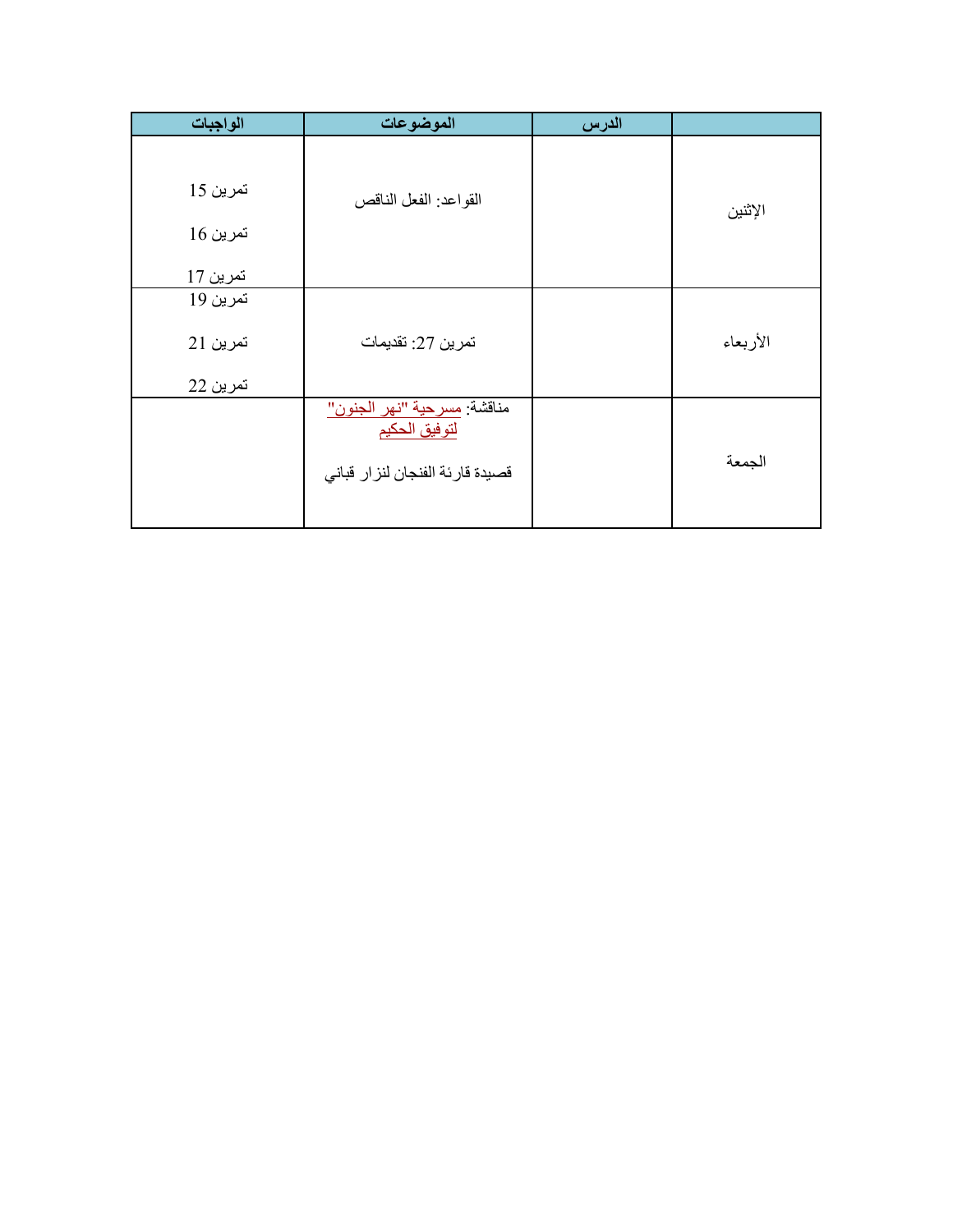| الواجبات | الموضوعات                          | الدرس          |                 |
|----------|------------------------------------|----------------|-----------------|
| تمرين 2  |                                    |                |                 |
| تمرين 4  | المفردات                           | الدرس الثالث:  | $10/10 - 10/26$ |
| تمرين 6  | محادثة بالمفردات الجديدة           | "العرب والغرب" | الجمعة          |
|          |                                    |                |                 |
|          | تمرين 9: تقديمات                   |                | الإثنين         |
| تمرين 7  | تمرين 1                            |                | الأربعاء        |
| تمرين 8  | تمرين 5                            |                |                 |
|          | استماع ومحادثة<br>مناقشة: تمرين 11 |                | الجمعة          |

| الواجبات            | الموضوعات                                                                                               | الدرس |          |
|---------------------|---------------------------------------------------------------------------------------------------------|-------|----------|
| تمرين 12            | قراءة: تمرين 13                                                                                         |       | الإثنين  |
| تمرين 15            | القواعد: الجذر الرباعي<br>تمرين 16<br>اسم المفعول للفعل الناقص والاسم<br>المقصور<br>تمرين 19<br>الأعداد |       | الأربعاء |
| تمرين 17            |                                                                                                         |       |          |
| تمرين 19            | تمرين 27: محادثة                                                                                        |       | الجمعة   |
| قراءة مقالة + تلخيص | تمرين 26                                                                                                |       |          |
| مكتوب               |                                                                                                         |       |          |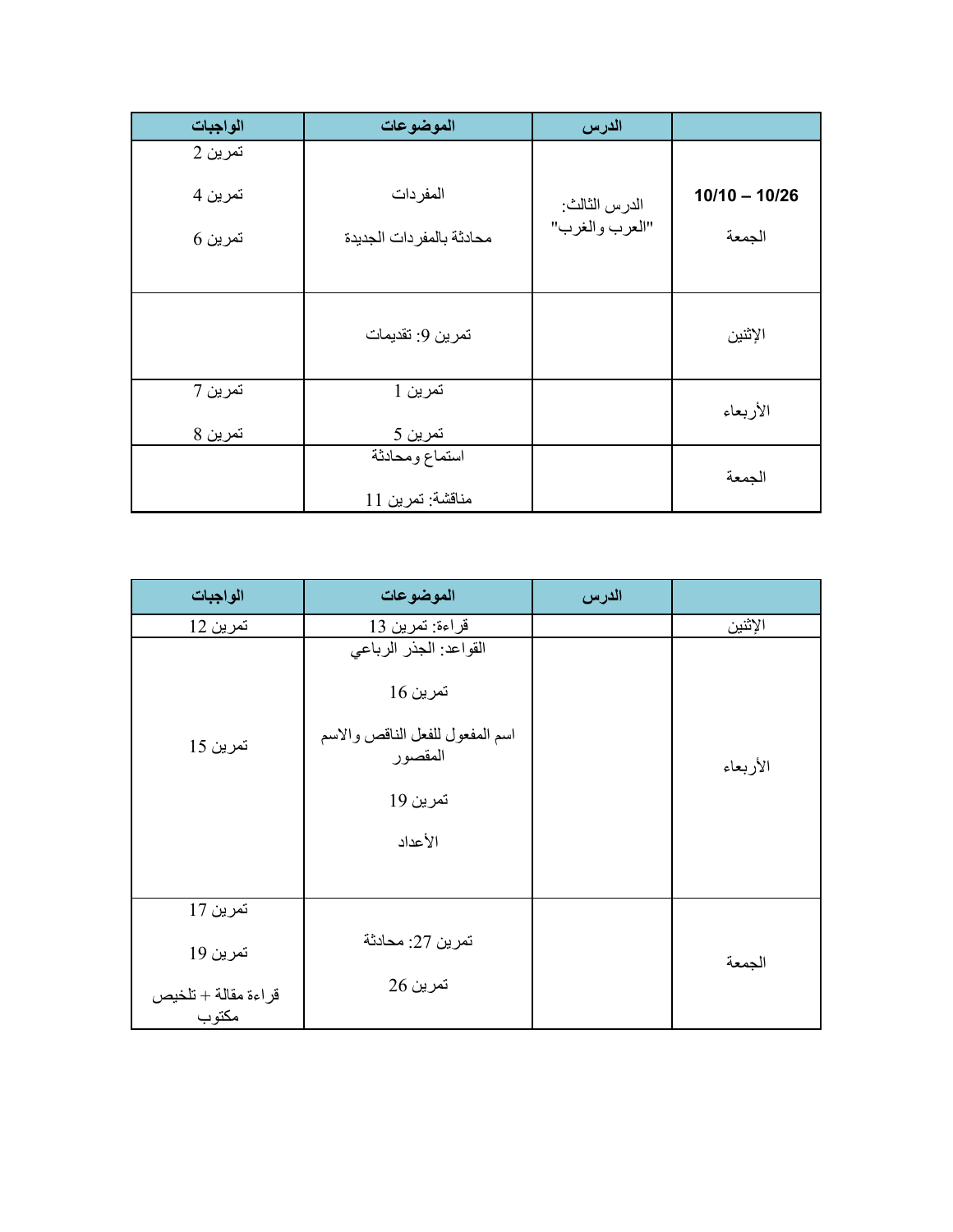| الواجبات                        | الموضوعات                                          | الدرس             |                 |
|---------------------------------|----------------------------------------------------|-------------------|-----------------|
| تمرين 9                         | المفردات                                           | الدرس الرابع: "مع | $10/19 - 11/30$ |
| تمرين 10                        | مناقشة بالمفردات الجديدة                           | الشعر العربي"     | الإثنين         |
|                                 | تمرين 1                                            |                   |                 |
|                                 | تمرين 4                                            |                   |                 |
|                                 |                                                    |                   |                 |
|                                 |                                                    |                   |                 |
|                                 | قواعد الأعداد                                      |                   | الأربعاء        |
|                                 | تمرين 8                                            |                   |                 |
|                                 |                                                    |                   |                 |
|                                 | العبارات الجديدة<br>استماع ومحادثة                 |                   | الجمعة          |
|                                 |                                                    |                   |                 |
| تمرين 14: الأسئلة من 1          | قراءة: نص "هل مات الشعر؟"                          |                   | الإثنين         |
| إلى 5                           | لأحمد عبد المعطى حجازي                             |                   |                 |
|                                 | تمرين 13                                           |                   |                 |
|                                 |                                                    |                   |                 |
| تمرين 14: الأسئلة من 7<br>إلى 9 | تمرين 15<br>القواعد: كان وأخواتها وكاد<br>وأخواتها |                   | الأربعاء        |
| تمرين 2، وتمرين 3               | "ذو" والأسماء الخمسة                               |                   |                 |
|                                 | الشرط مع المضارع المجزوم                           |                   |                 |
|                                 | "צע"                                               |                   |                 |
| تمرين 18<br>تمرين 27            | مع الشعر العربي: تقديمات في<br>الصف                |                   | الجمعة          |
| تمرين 28                        | استماع ومحادثة                                     |                   |                 |
|                                 |                                                    |                   |                 |